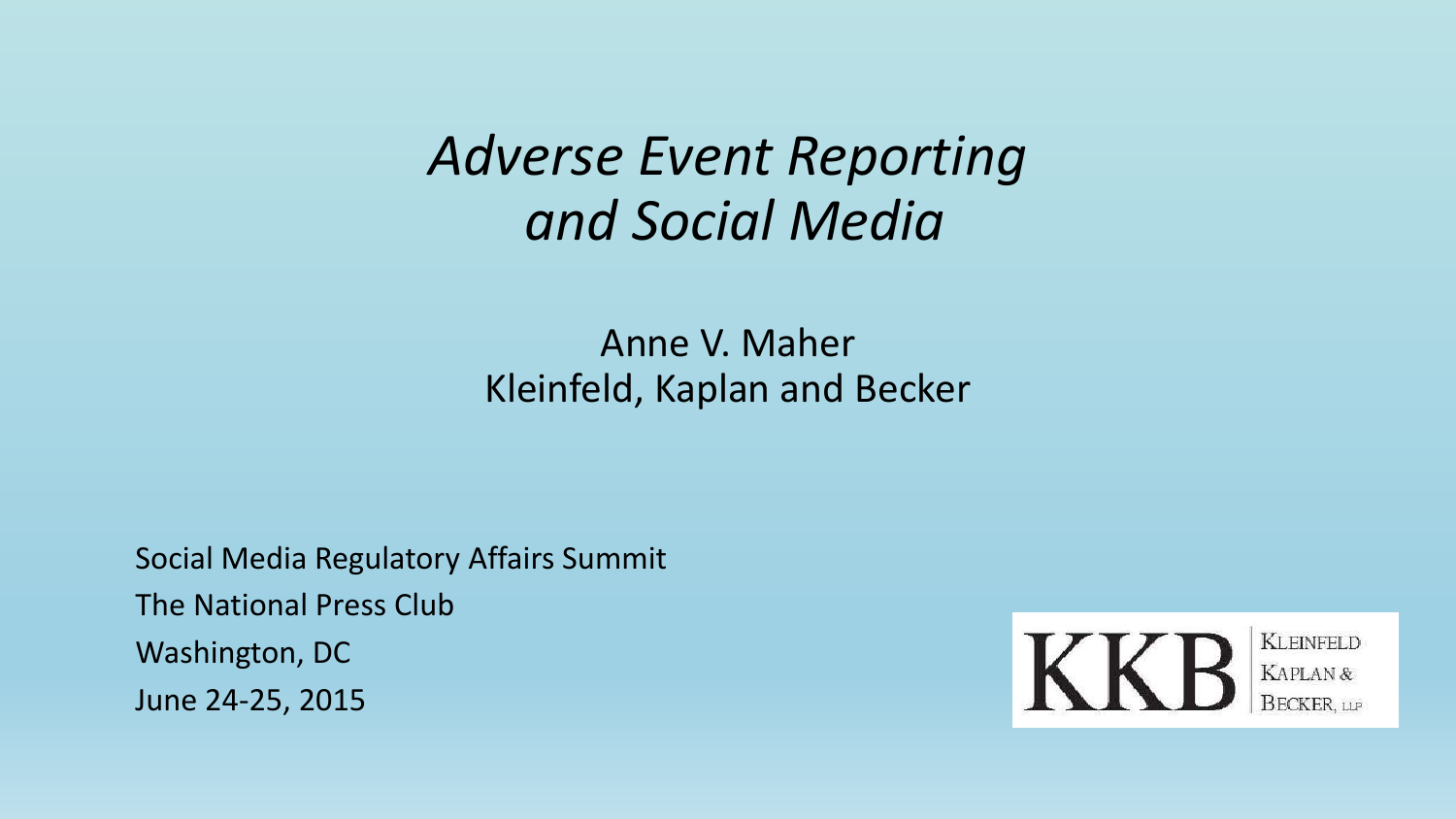# **Topics**

- FDA' regulatory requirements for AER and current FDA-enabled methods for facilitating reporting from consumers, healthcare providers, insurers and others
- Limitations of existing methods for collecting reports of AE
- FDA's 2009 hearings on Promotion of FDA-Regulated Products Using the Internet and Social Media Tools
- Pros and cons of augmenting existing systems by monitoring social media for potential AE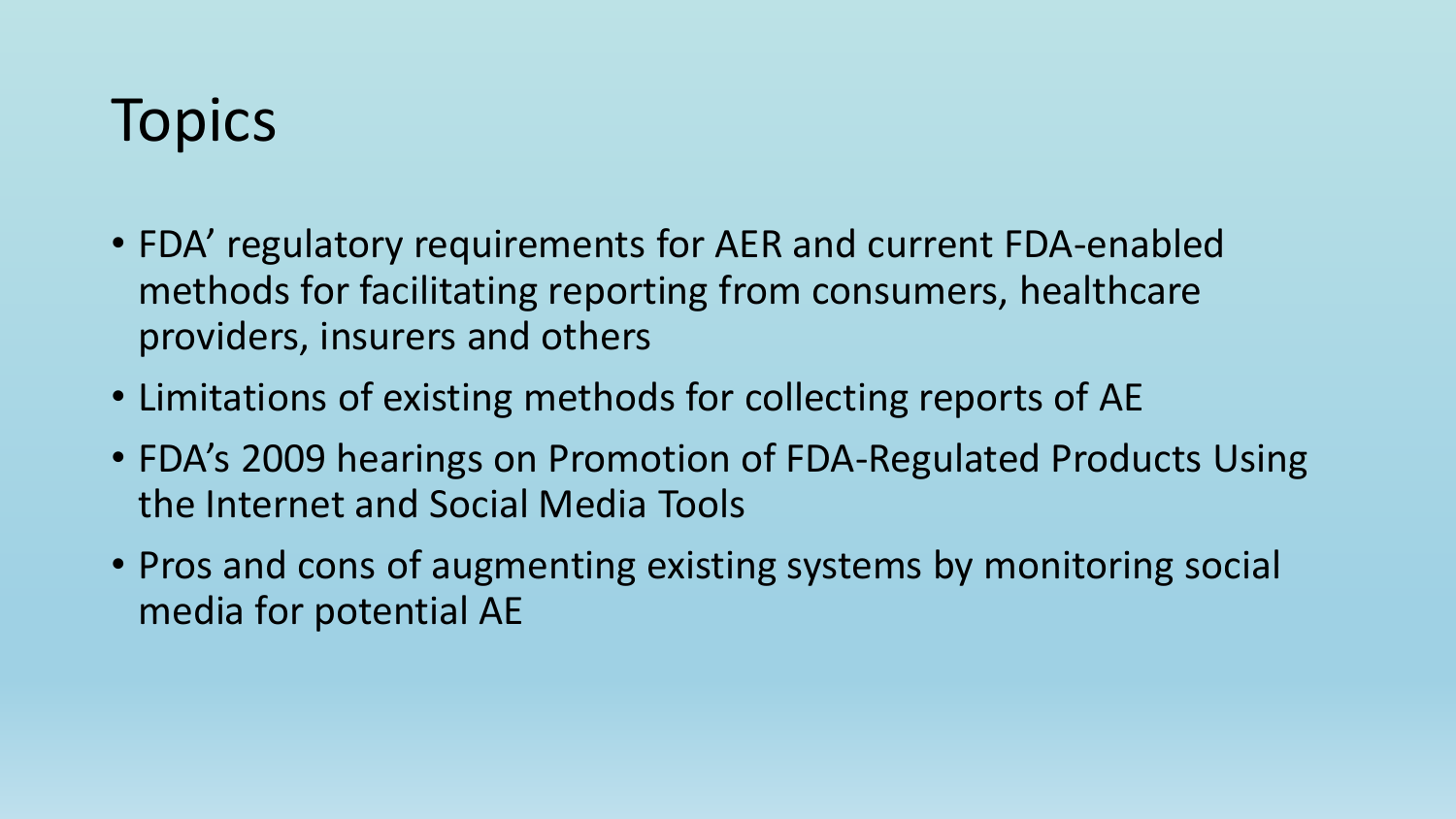#### FDA's Adverse Event Reporting System

- Database designed to support FDA's post-market surveillance program for all drugs and therapeutic biologics, as well as dietary supplements, cosmetics, medical foods and infant formula
- Purpose: to monitor for new AEs and medication errors
- Reporting is voluntary from the point of care, though FDA encourages and does receive some reports from health care professional and consumers
- Reporting is mandatory for manufacturers who receive notice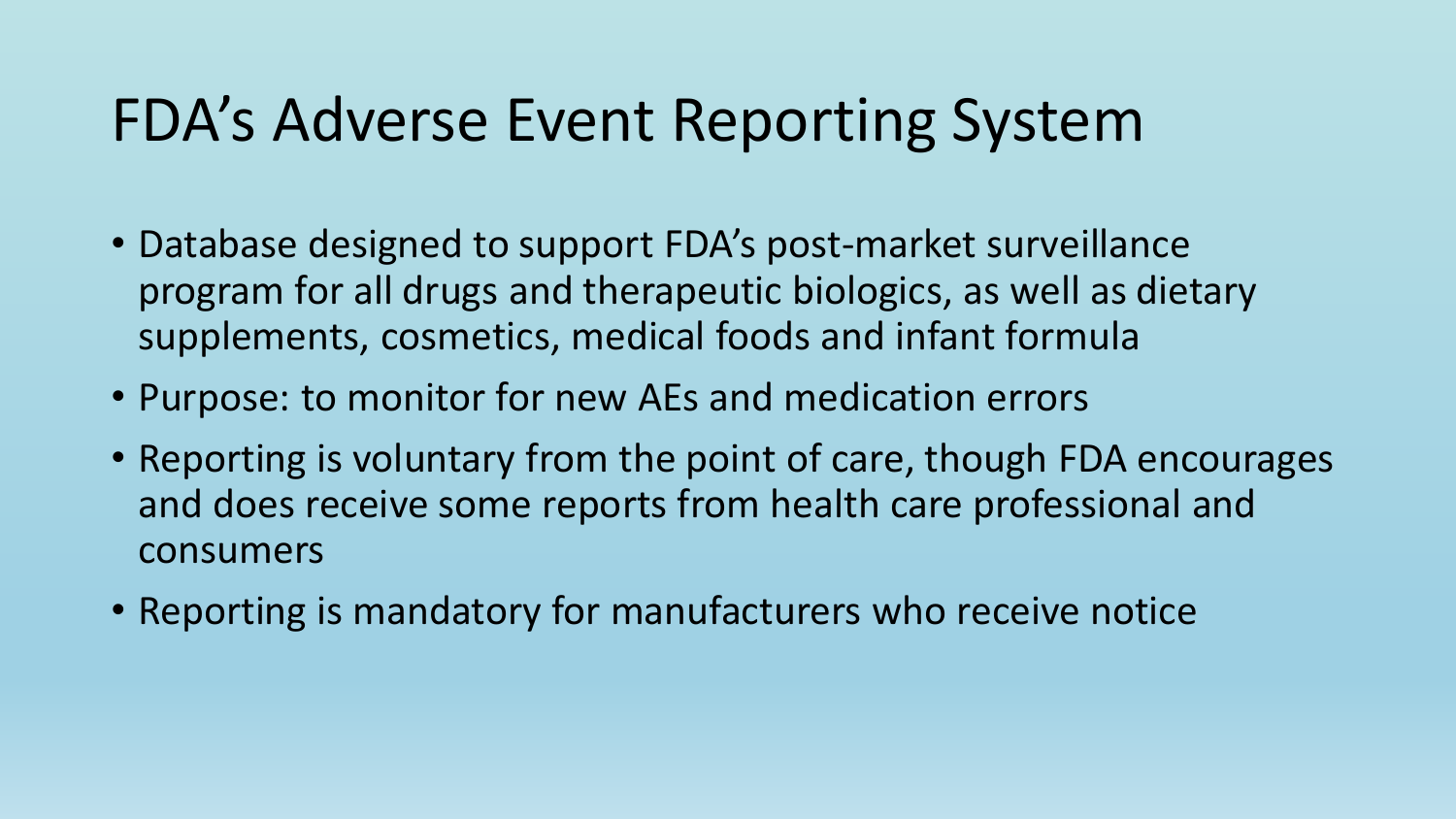#### Medwatch

- Begun in 1993, FDA's reporting system for an AE or sentinel event
- Allows data to be shared with medical community, general public
- Voluntary reporting by doctors, patients and consumers by phone, fax, mail and online
- In 2013, Form 3500B introduced to make reporting process easier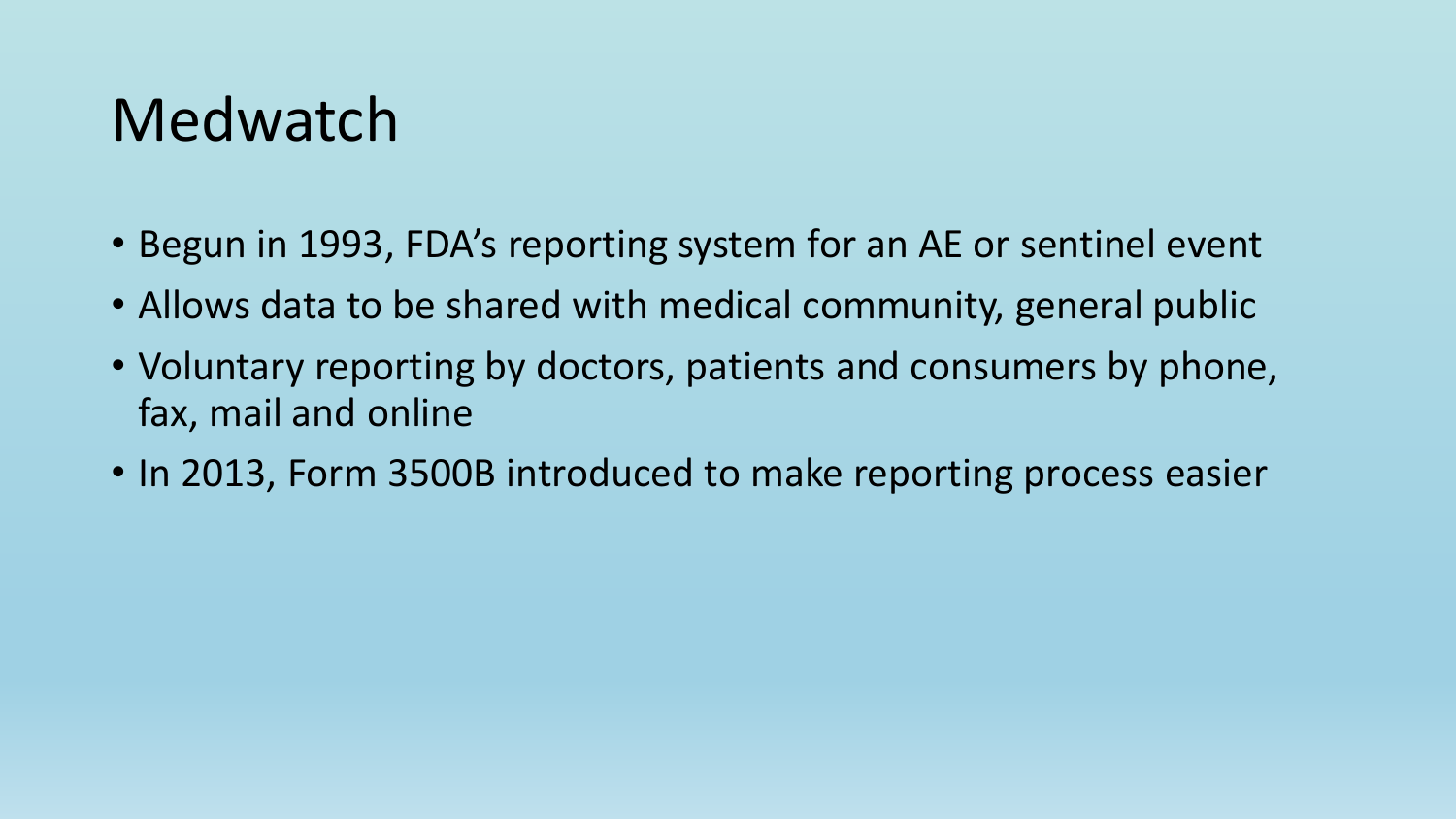## Medwatch (cont.)

- Medwatch data is combined with mandatory reporting from manufacturers (Form 3500A)
- Data also combined with the Sentinel Initiative, which provides access to the aggregated data sets of health insurers and electronic medical records
- The data from all these sources are compiled and intended to detect safety hazard signals in medical products
- FDA can issue safety alerts, recalls, withdrawals or labeling changes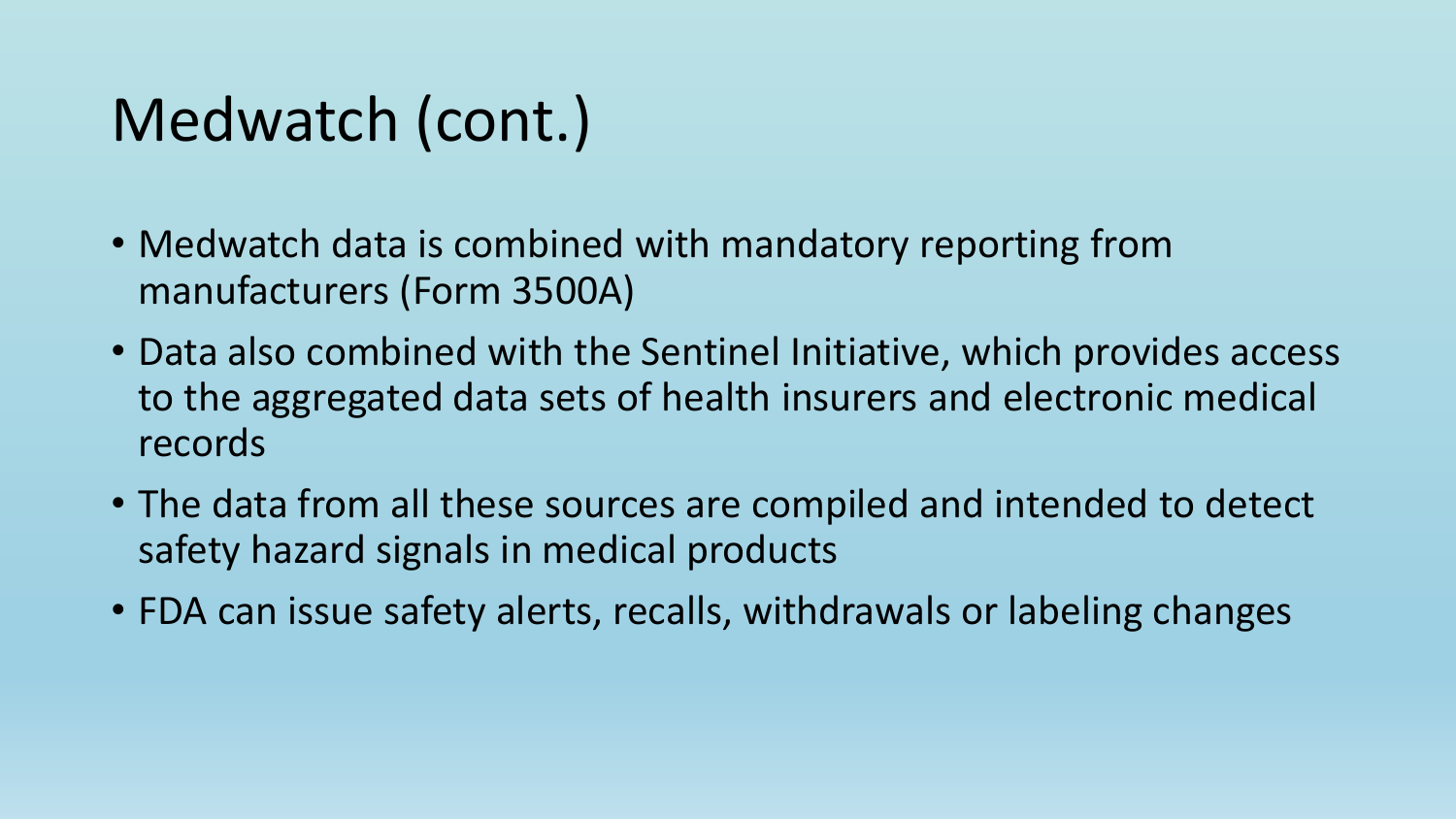# Elements Required for an Adverse Event Report

- Before submitting any AER to the FDA in an individual case report, applicants must have knowledge of 4 basic elements:
	- An identifiable patient information sufficient to believe a specific patient was involved
	- An identifiable reporter sufficient follow-up information
	- A suspect drug or biological product
	- An adverse experience or death suspected to be due to the suspect product
		- A reaction that a "reasonable person" would consider an AE
		- Causal relationship need not be proven to submit

†*Guidance for Industry Postmarketing Safety Reporting for Human Drug and Biological Products including Vaccines. U.S. Department of Health and Human Services Food and Drug Administration Center for Drug Evaluation and Research (CDER) Center for Biologics Evaluation and Research (CBER) (March 2001)*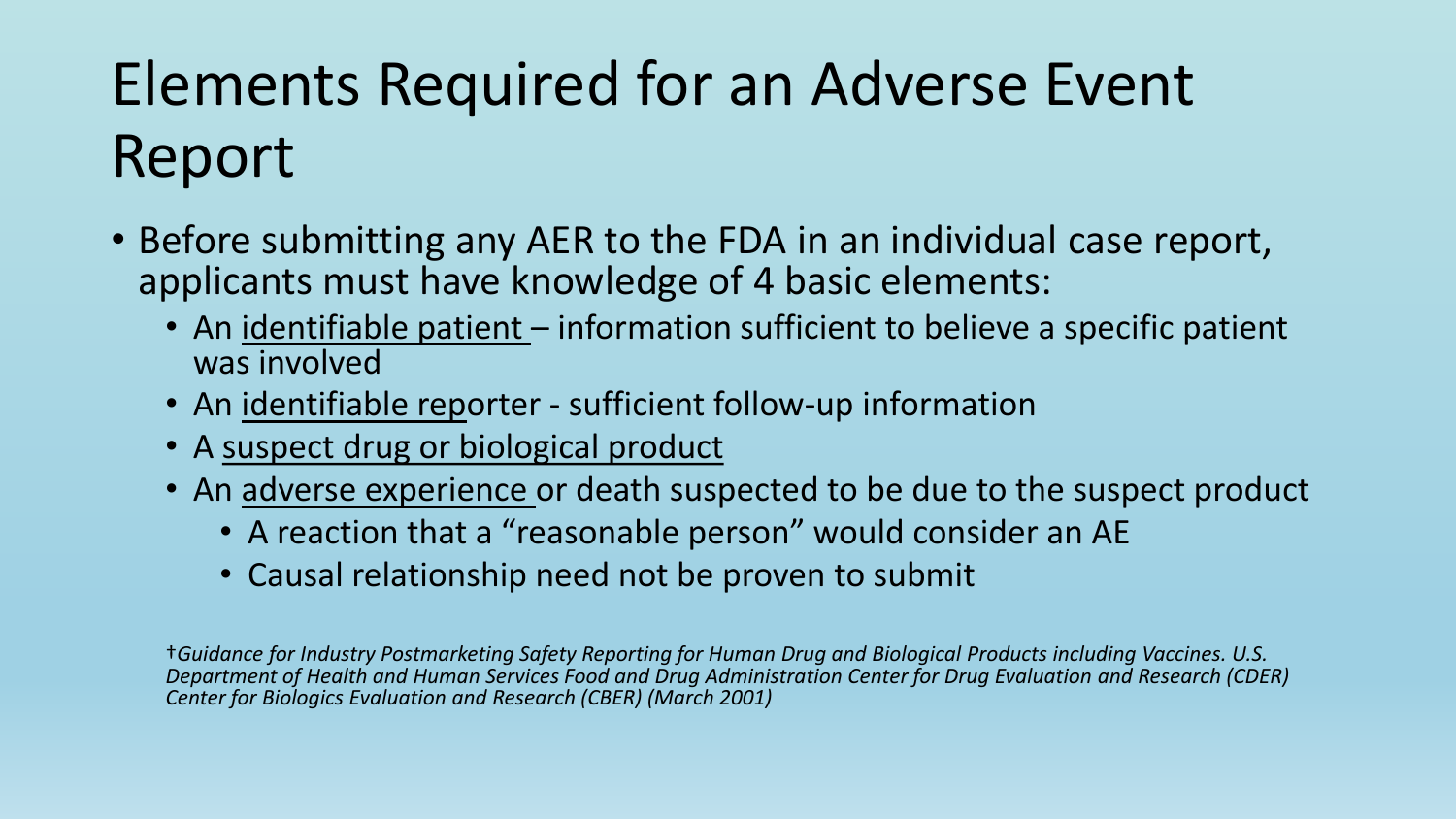## Why AERS Matters

- Data from clinical trials provides a limited, incomplete picture
	- Sample sizes relatively modest
	- Patients in clinicals rarely over 65 or 70
	- AER can provide information about what happens when people are not healthy or are taking other medications
	- Early warning system about unexpected side effects
	- BUT to be useful, FDA needs a robust sample of AER and reporting must be accurate and analyzed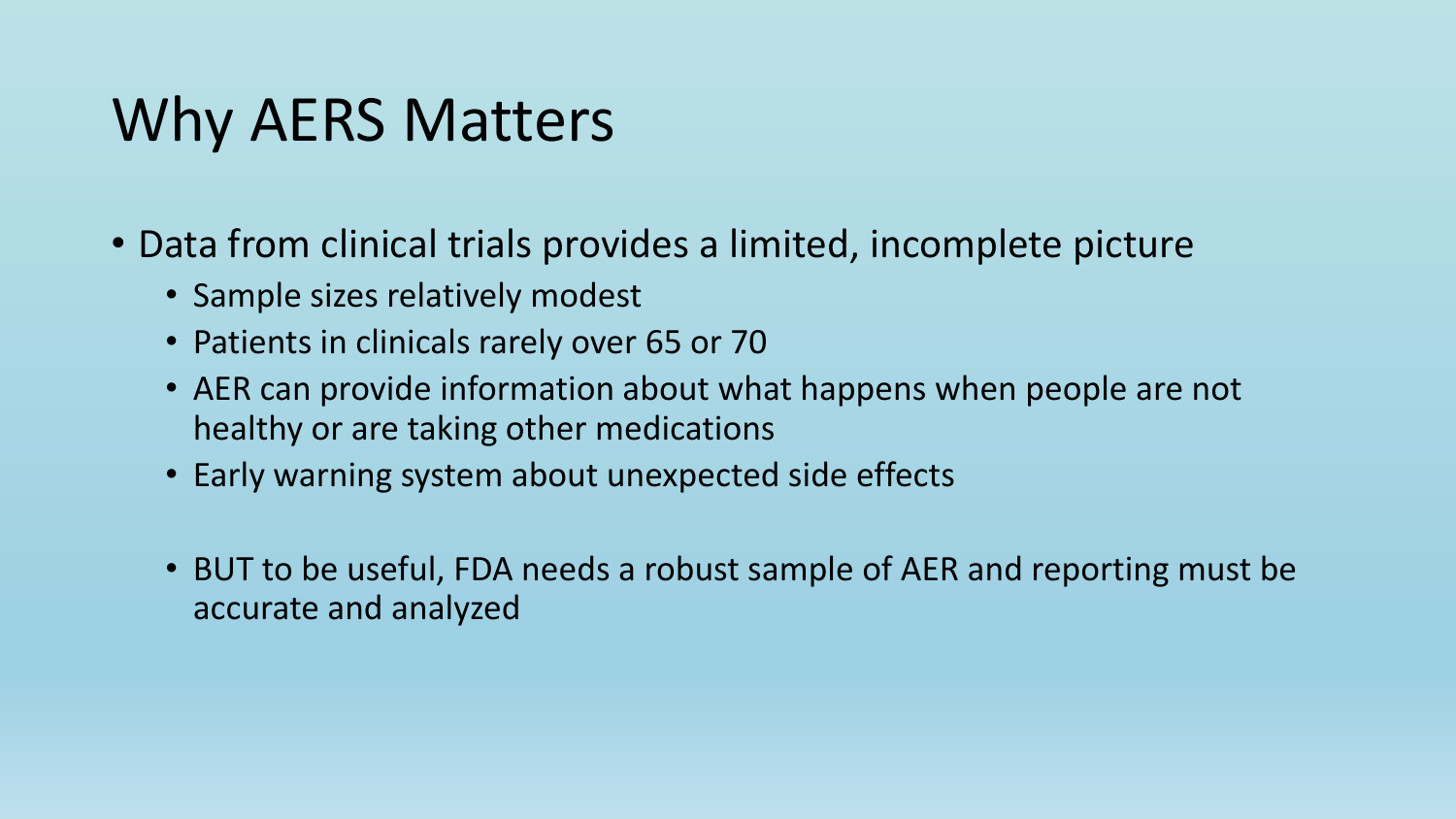#### Limitations of AERS

- System reportedly captures only 10% of adverse events
- No certainly that the reported event was actually due to the product
- Because FDA does not require a causal relationship between a product and event to be proven before reporting
- Reports often do not contain enough detail to properly evaluate
- Data cannot be used to calculate incidence of AE
- Even with improved Medwatch, FDA not positioned to collect as much or as robust info to get early signals of potentially serious problems not detected in clinical trials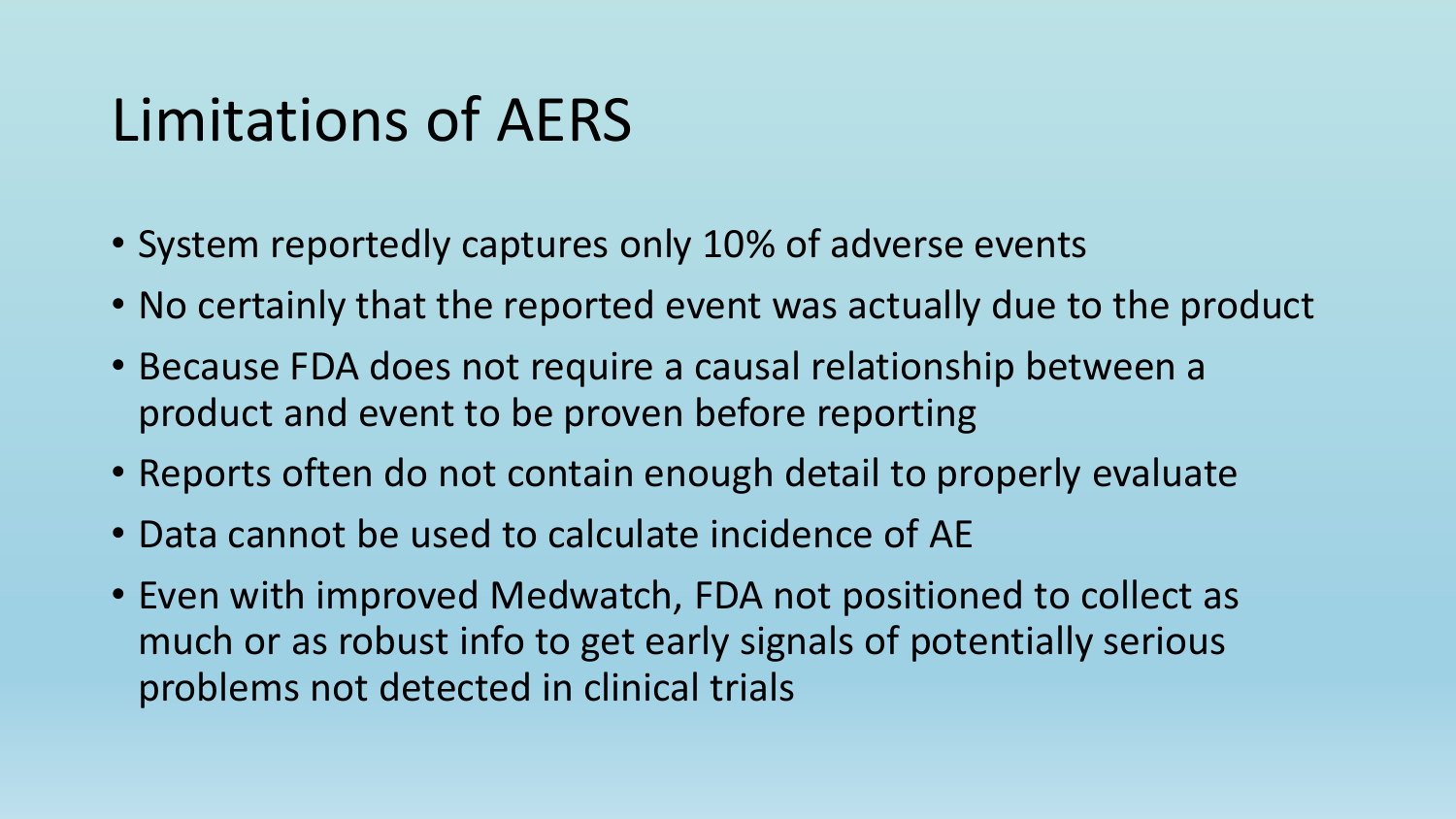*Promotion of FDA-Regulated Medical Products Using the Internet and Social Media*

- November 2009 hearings 1<sup>st</sup> attempt since 1996 hearings to gather information on using the internet to promote medical products
- The two main issues:
	- How do FDA's labeling and advertising regulations relate to certain internet/social media-related activities
	- What are the manufacturers' responsibilities for monitoring and subsequently reporting AEs identified on the internet and/or through social media tools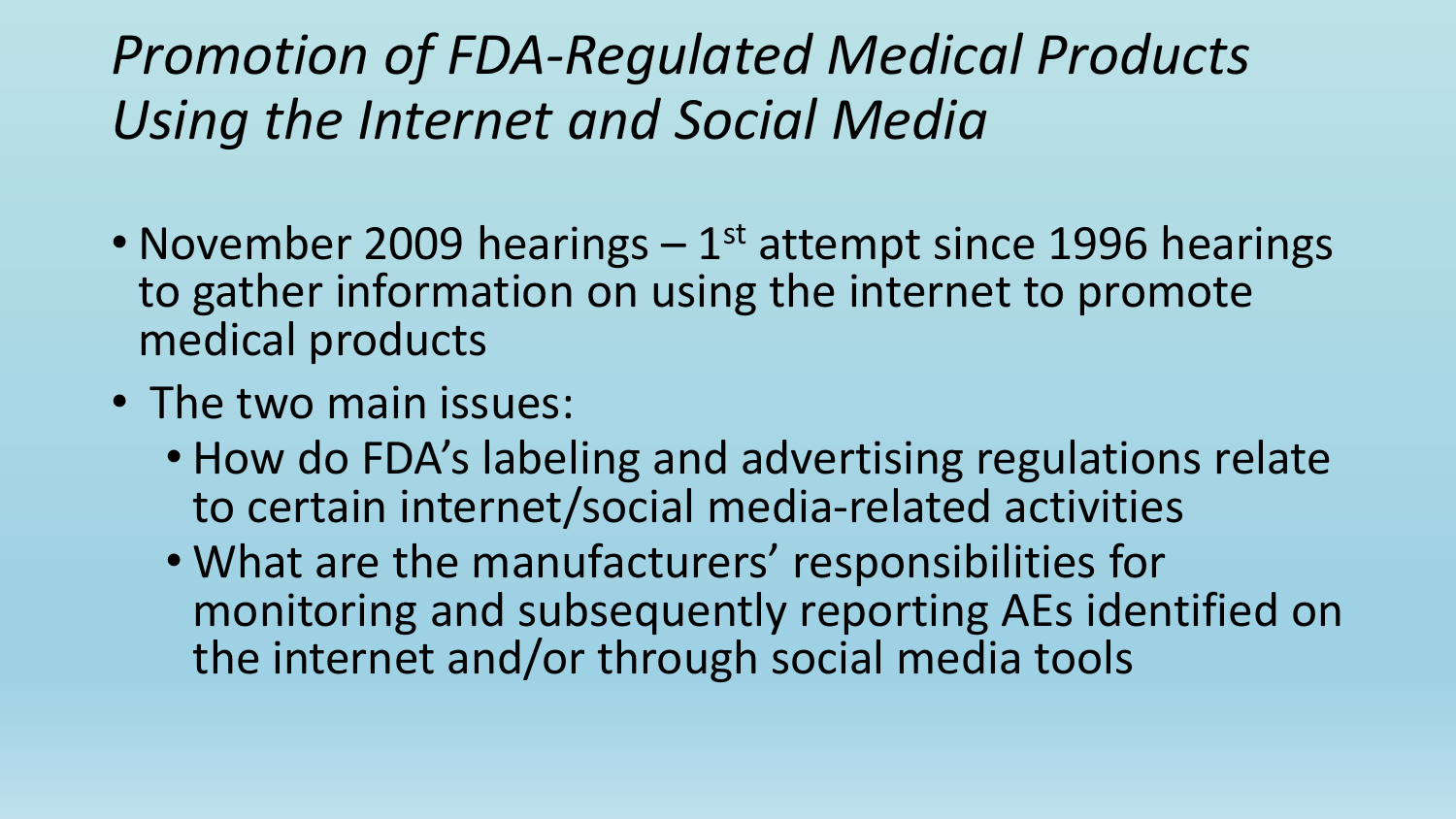- FDA's specific questions re: adverse events reporting
- How are entities with postmarketing reporting responsibilities using Internet and social media tools for monitoring AE information about their products?
- How is AE information from these sources being received, reviewed and processed?
- What are the practical Challenges presented?
- How does regulatory environment impact using online sources for collecting and reporting on Aes?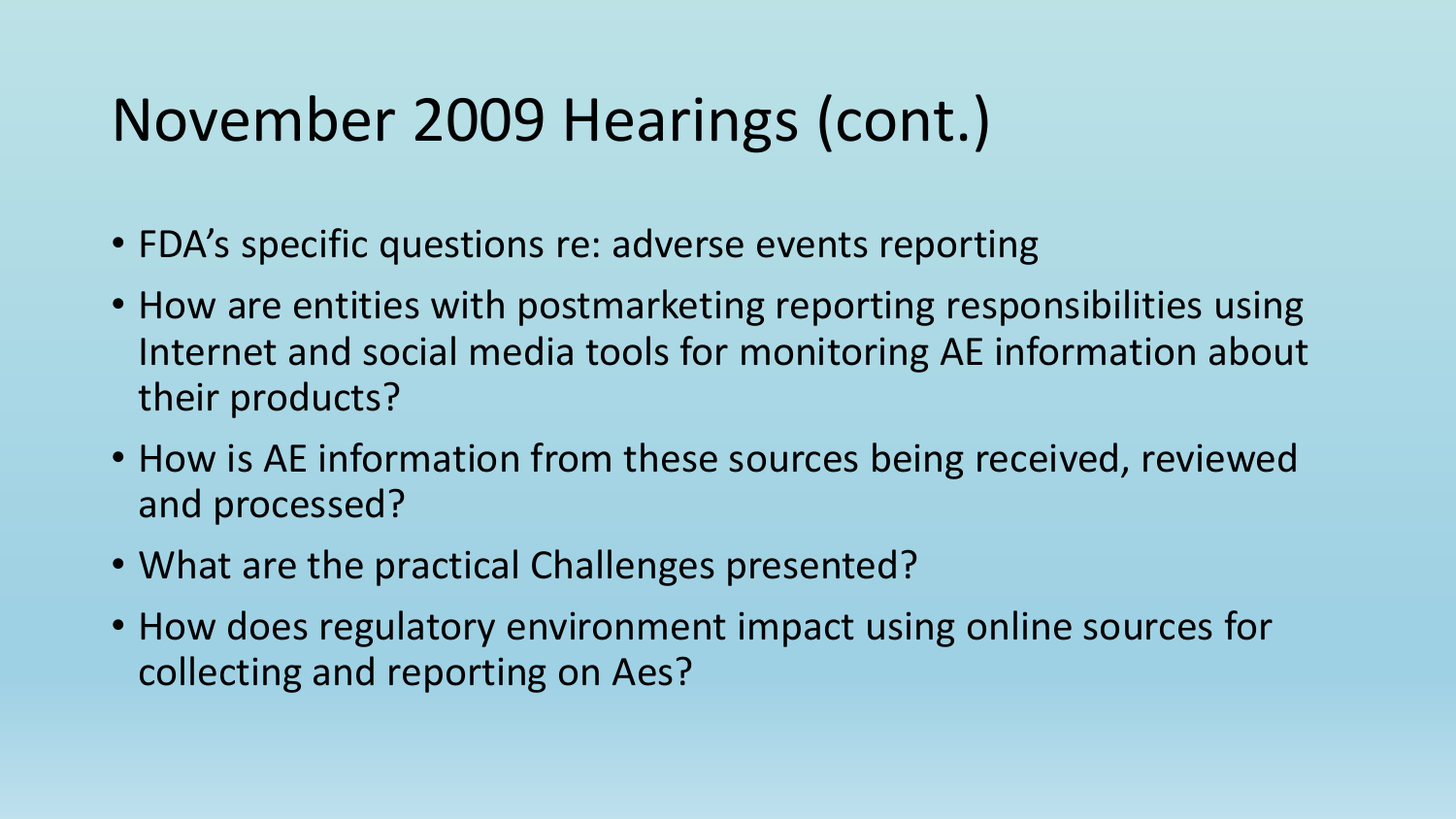- **An overall theme: lack of regulatory clarity from FDA**
	- What is a company's responsibility for monitoring online discussion of AE (frequency of monitoring, sites monitored)
	- Does company's presence in forum change that responsibility
	- What is appropriate follow-up if there is no private communication channel to contact message poster
	- Does responsibility change based on delay of discovery?
	- Regulatory uncertainty is preventing companies from communicating with their consumers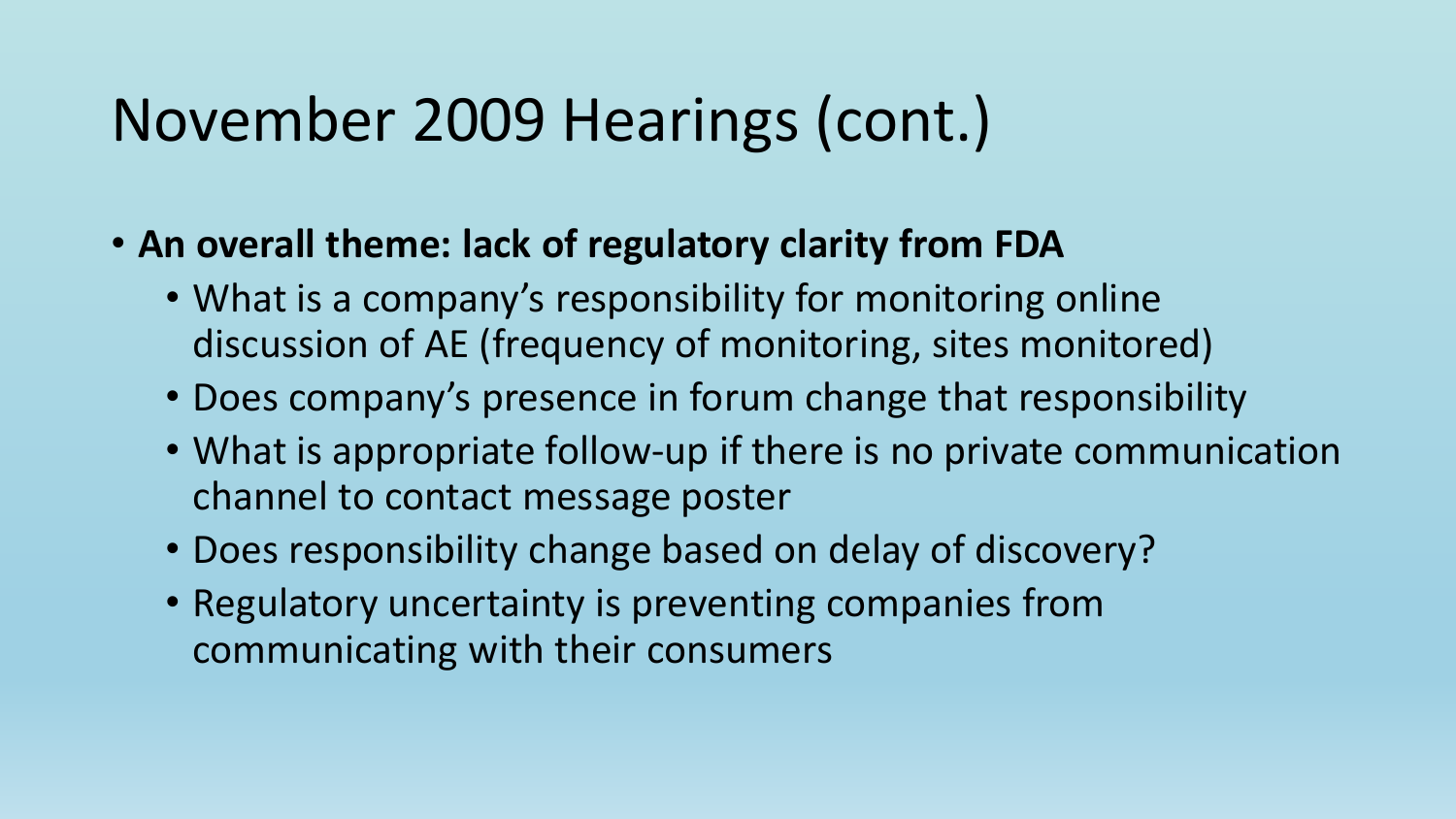- **Consensus appeared to be that most UGC on social media cites do not meet all four elements required to be a reportable AE -** *identifiable patient, identifiable reporter, specific medication, adverse event*
- Results of Nielson Buzzmetrics report to quantify incidence of AE in consumer generated discussions
- 500 randomly selected messages generated from 1200 healthcare-relevant sites (general and condition-specific)
- Each message scored for mention of FDA's four criteria
- Only 1 message of 500 incorporated all four criteria necessary to trigger an AER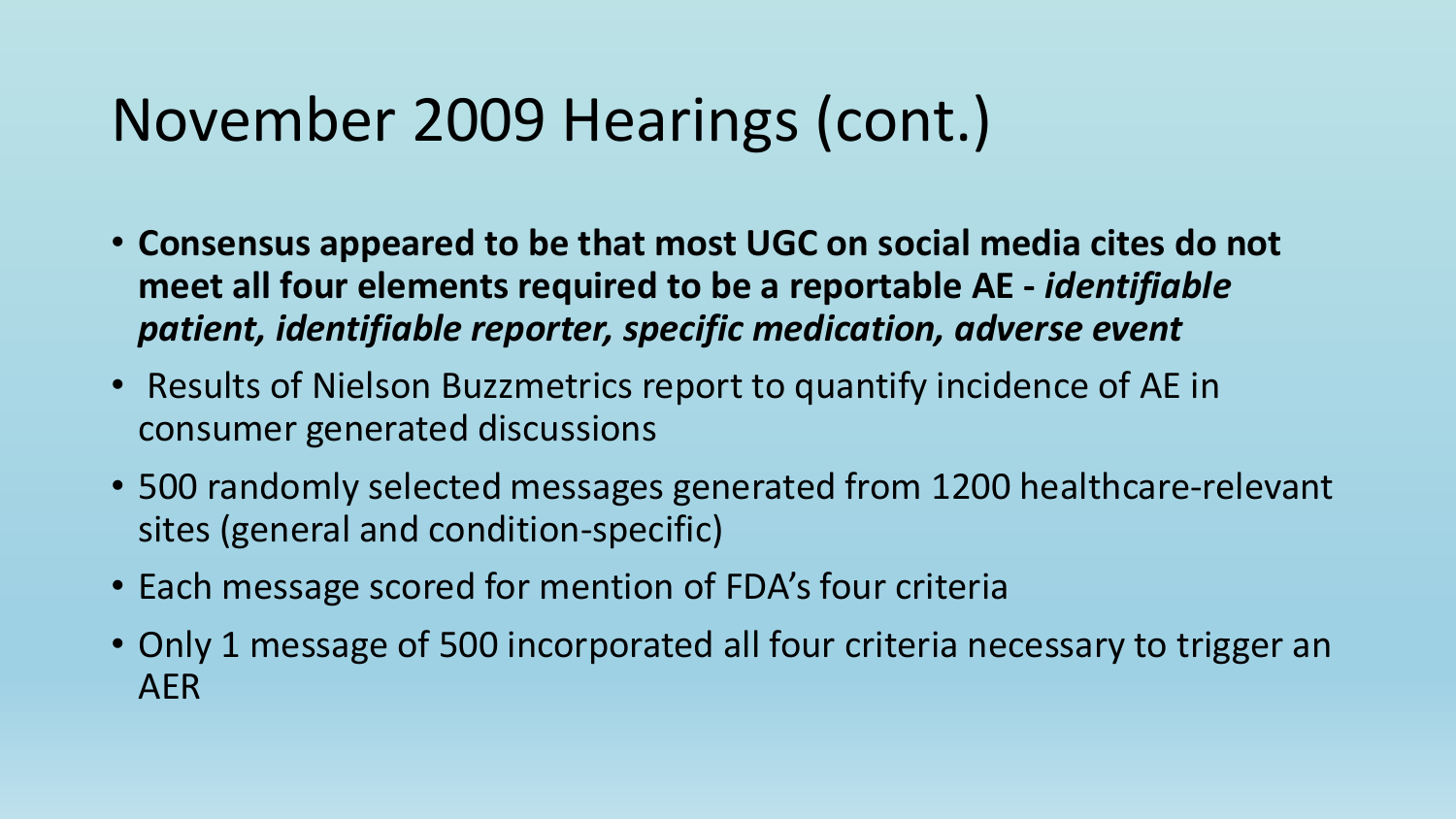- Although there are social media tools available, resources required to monitor all social media sites for AE are not justifiable
- Consequently, at time of hearings few companies had SOPs for processing adverse event information from social media sites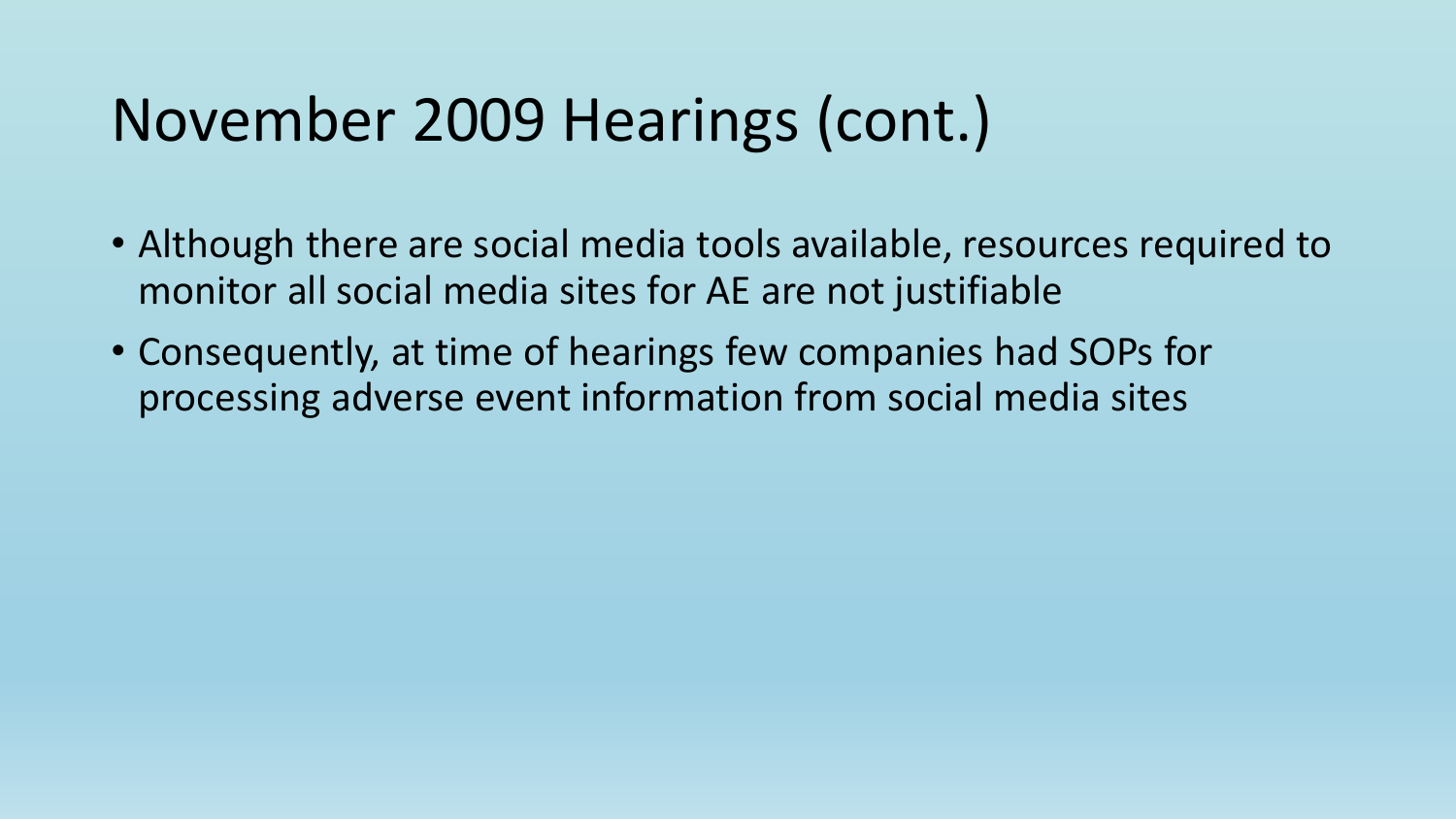- **Rather than searching for needle in haystack, improve the current active surveillance systems in place**
	- Medwatch form should be simplified, syndicated and embedded across the web. FDA should require it on all company owned/sponsored websites, and on sites aiming to match patients to clinical trials
- **FDA should work with online health companies to develop tools to facilitate its collection of adverse event reporting**
	- HealthCentral survey of 1000 only 1% would report AD to FDA, 2% to an online forum, although 89% would report to their doctor
	- Privacy concerns consumers often want to remain anonymous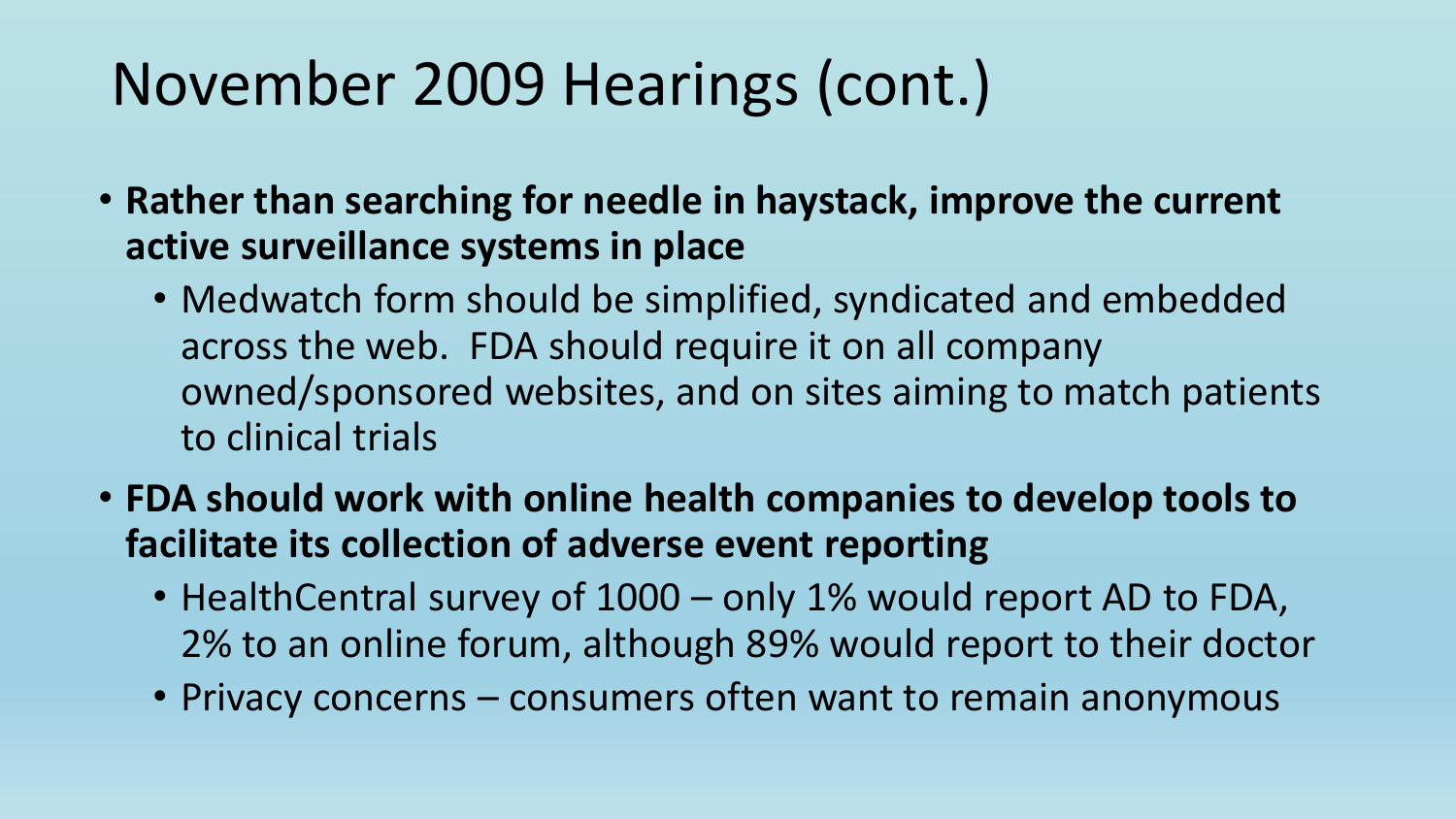#### FDA Social Media Guidances

- Since 2009 Hearings, FDA has issued four Draft Guidances on Internet/Social Media marketing
- Has NOT issued guidance on monitoring and reporting AERs
- The 2014 Draft Guidance is helpful in saying companies are only responsible for the content that they produce or sponsor on behalf of their brands\*
- Companies not responsible for UGC even on their own cites if they don't exercise control over that content
- But do not inform how to run effective and compliant postmarketing surveillance activities on online content for which they are responsible

*\*Draft Guidance for Industry on Fulfilling Regulatory Requirements for Postmarketing Submissions of Interactive Promotional Media for Prescription Human and Animal Drugs and Biologics. January 2014 (CDER)*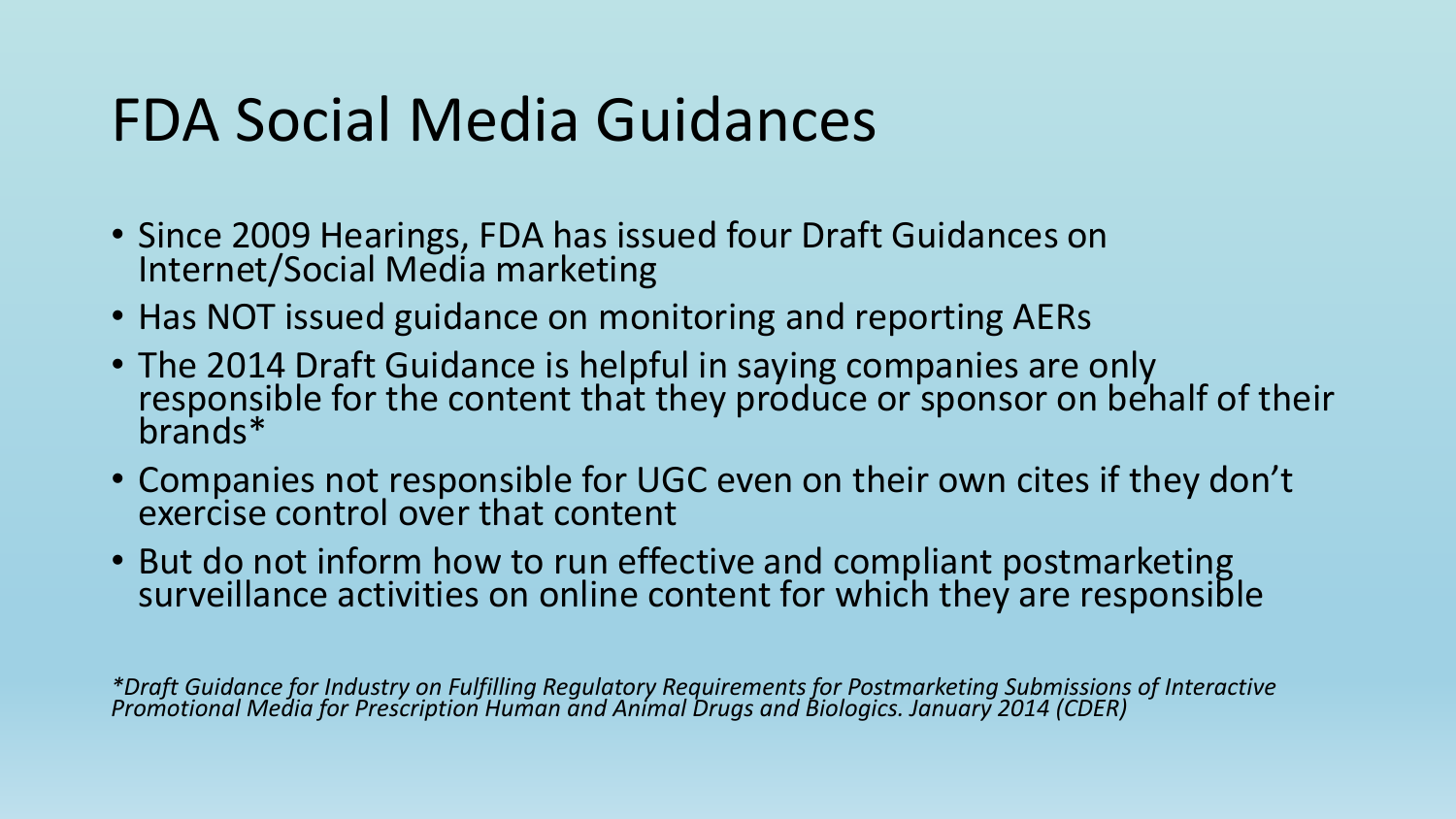## POST 2009 Hearings

- Today, in general pharmaceutical/device companies engagement with social media tends to be less than other consumer product companies, although increasing\*
	- Partly due to the regulatory uncertainty of how far they must go to track down the required elements of an AE
	- Partly to avoid the investment in and regulatory burden of a formal social media strategy even though new technologies may allow them to automate up to 90% of AE reported on social media

*\*Engaging Patients Through Social Media. Report by the IMS Institute for Healthcare Informatics. January 2014.*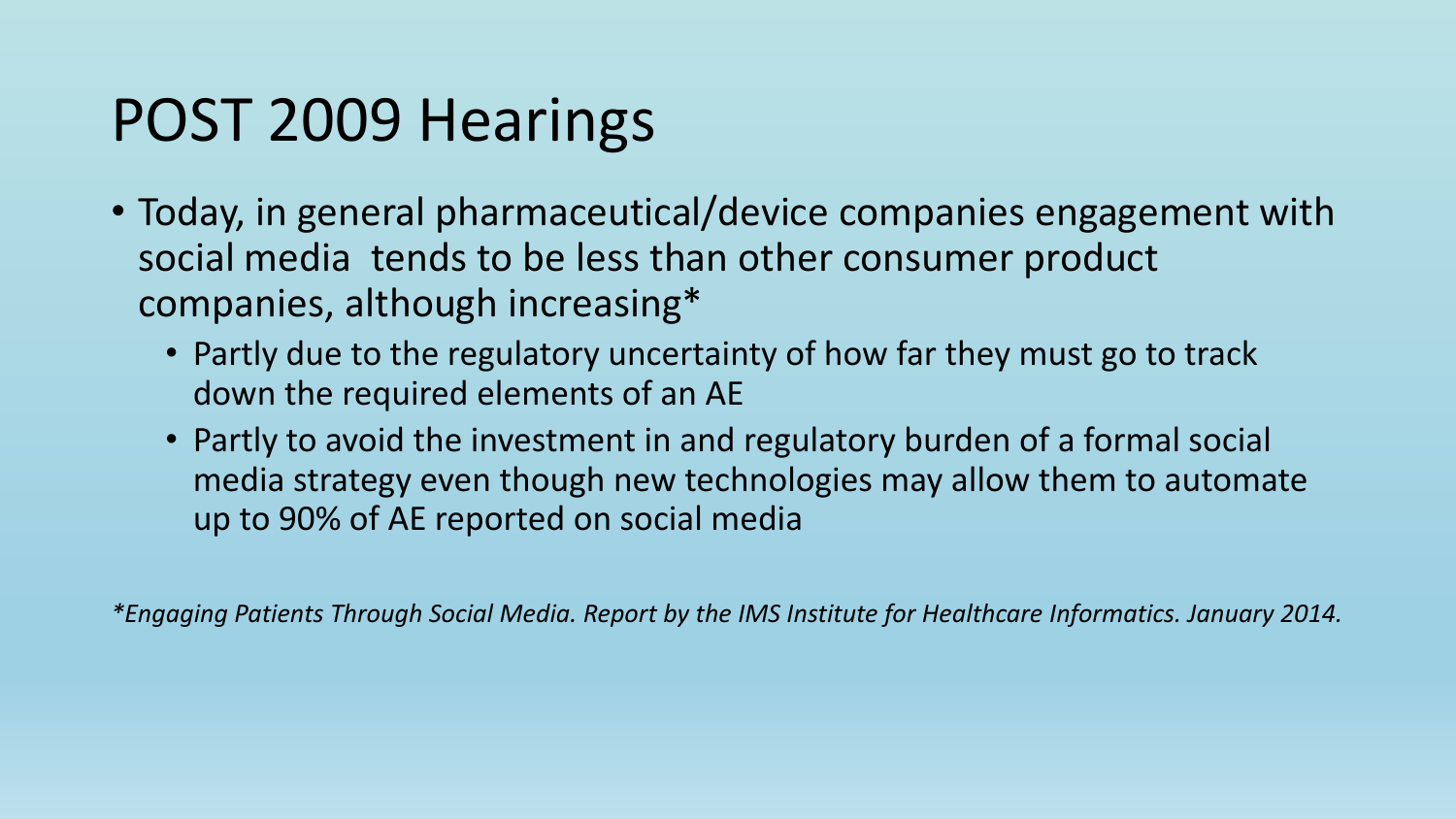#### FDA

- In February 2014, FDA solicited bids from companies to conduct realtime monitoring and analyses of a representative sample of social media websites
- Object: to inform and evaluate FDA risk communications
- To provide surveillance for early detection of adverse events and food borne illness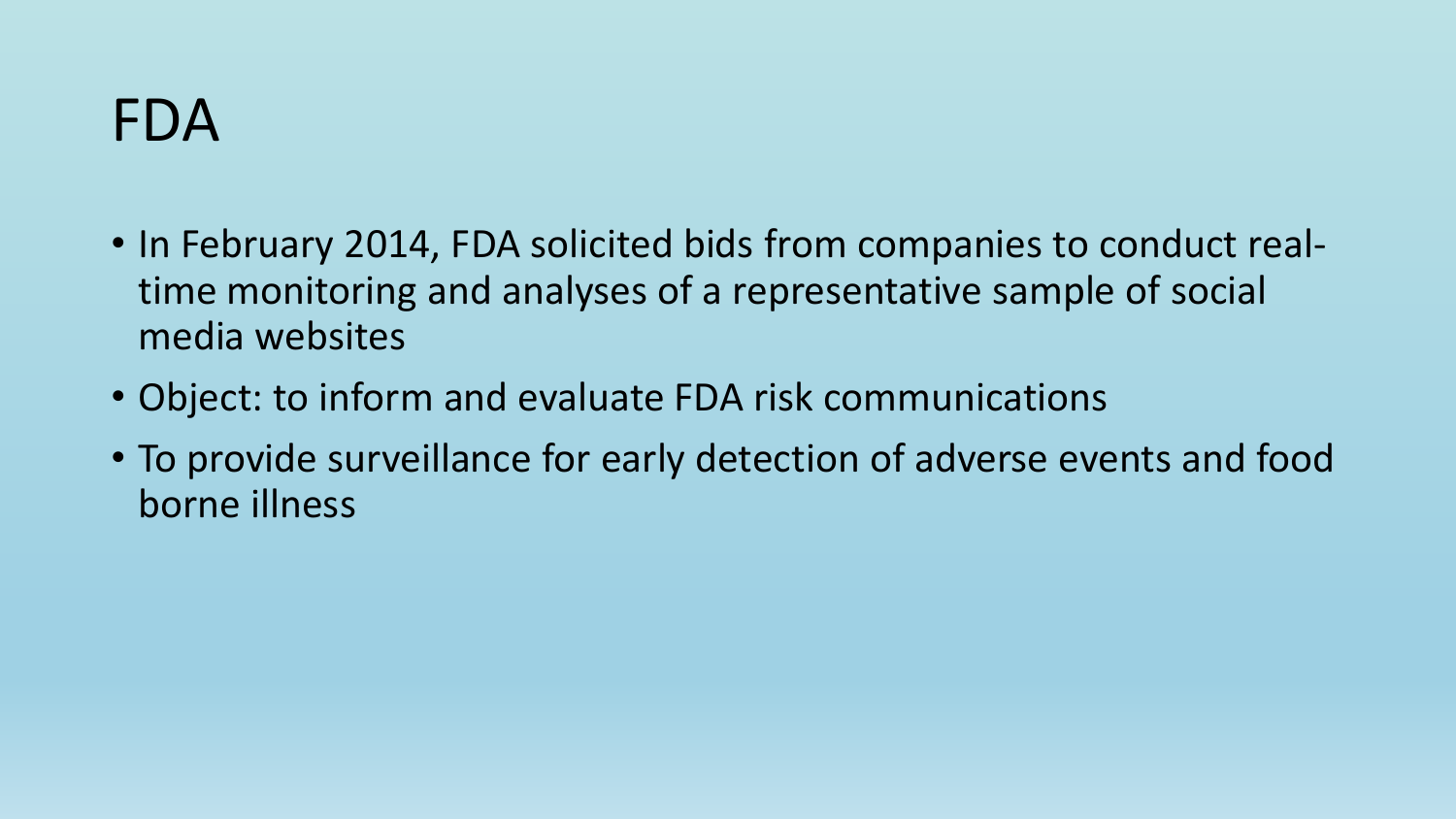#### FDA

- June 2015, FDA announces partnership with PatientsLikeMe
- PatientsLike Me is an online patient community where people connect with others with same disease/condition and the patient generated real-world data can supply information to patients, researcher, pharmaceutical companies, etc.
- 110,000 AE reports on 1,000 different medications that FDA can access in addition to its existing data from e.g. Medwatch and the Sentinel Initiative